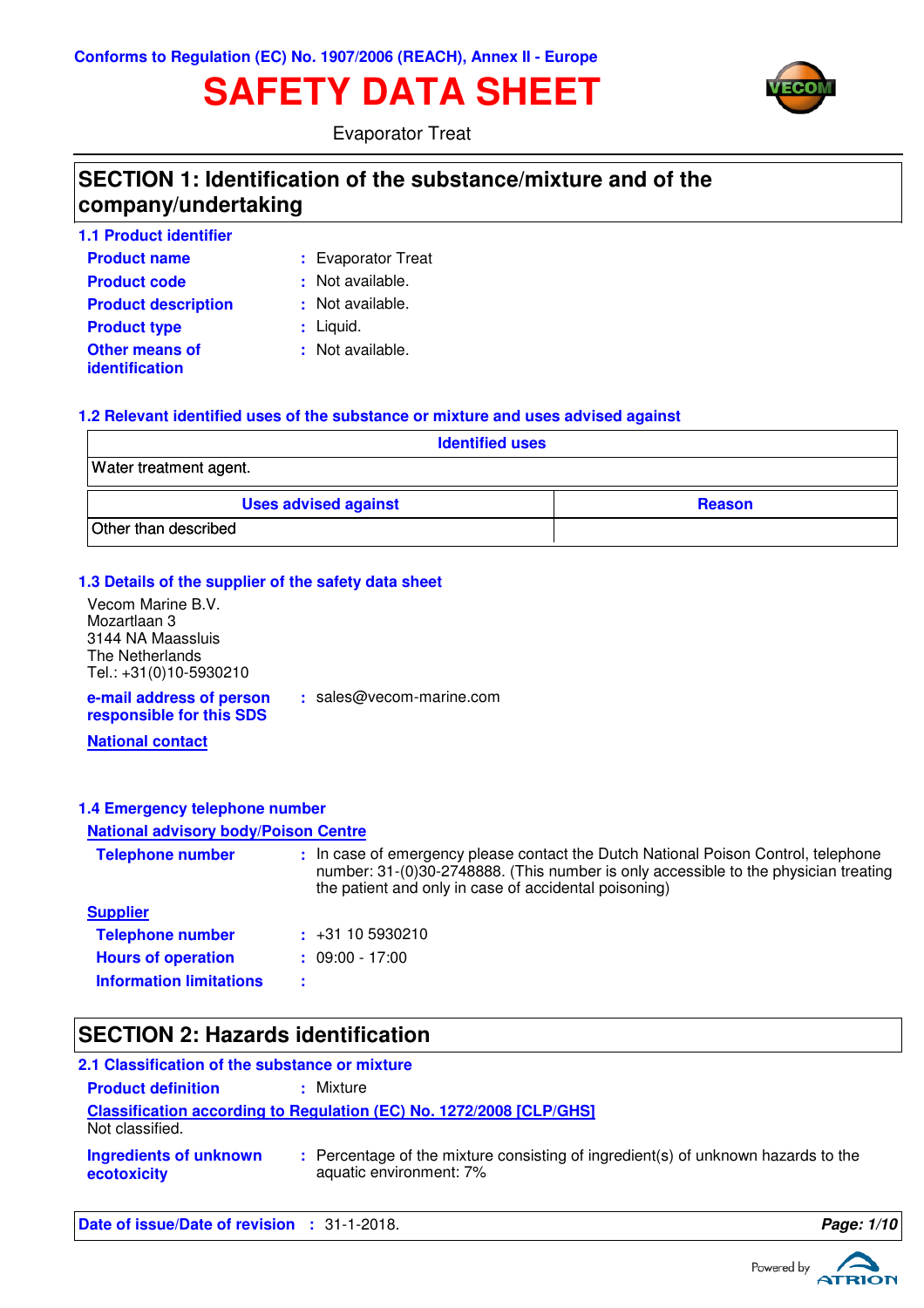**Evaporator Treat**

# **SECTION 2: Hazards identification**

| <b>Classification according to Directive 1999/45/EC [DPD]</b> |                                                                                                  |
|---------------------------------------------------------------|--------------------------------------------------------------------------------------------------|
|                                                               | The product is not classified as dangerous according to Directive 1999/45/EC and its amendments. |
| <b>Classification</b>                                         | : Not classified.                                                                                |
|                                                               | See Section 16 for the full text of the R phrases or H statements declared above.                |
|                                                               | See Section 11 for more detailed information on health effects and symptoms.                     |
|                                                               |                                                                                                  |
| <b>2.2 Label elements</b>                                     |                                                                                                  |
| <b>Signal word</b>                                            | : No signal word.                                                                                |
| <b>Hazard statements</b>                                      | : No known significant effects or critical hazards.                                              |
| <b>Precautionary statements</b>                               |                                                                                                  |
| <b>Prevention</b>                                             | : Not applicable.                                                                                |
| <b>Response</b>                                               | : Not applicable.                                                                                |
| <b>Storage</b>                                                | : Not applicable.                                                                                |
| <b>Disposal</b>                                               | : Not applicable.                                                                                |
| <b>Supplemental label</b>                                     | : Not applicable.                                                                                |
| elements                                                      |                                                                                                  |
| <b>Special packaging requirements</b>                         |                                                                                                  |
| <b>Containers to be fitted</b>                                | : Not applicable.                                                                                |
| with child-resistant                                          |                                                                                                  |
| fastenings                                                    |                                                                                                  |
| <b>Tactile warning of danger : Not applicable.</b>            |                                                                                                  |
|                                                               |                                                                                                  |
| 2.3 Other hazards                                             |                                                                                                  |
| Other hazards which do                                        | : Not available.                                                                                 |
| not result in classification                                  |                                                                                                  |
|                                                               |                                                                                                  |

# **SECTION 3: Composition/information on ingredients**

**Substance/mixture :** Mixture

There are no ingredients present which, within the current knowledge of the supplier and in the concentrations applicable, are classified as hazardous to health or the environment, are PBTs or vPvBs or have been assigned a workplace exposure limit and hence require reporting in this section.

# **SECTION 4: First aid measures**

| 4.1 Description of first aid measures |                                                                                                                                                                                                             |
|---------------------------------------|-------------------------------------------------------------------------------------------------------------------------------------------------------------------------------------------------------------|
| <b>General</b>                        | : In all cases of doubt, or when symptoms persist, seek medical attention. Never give<br>anything by mouth to an unconscious person. If unconscious, place in recovery<br>position and seek medical advice. |
| <b>Eye contact</b>                    | : Check for and remove any contact lenses. Immediately flush eyes with running water<br>for at least 15 minutes, keeping eyelids open. Seek immediate medical attention.                                    |
| <b>Inhalation</b>                     | : Remove to fresh air. Keep person warm and at rest. If not breathing, if breathing is<br>irregular or if respiratory arrest occurs, provide artificial respiration or oxygen by<br>trained personnel.      |
| <b>Skin contact</b>                   | : Remove contaminated clothing and shoes. Wash skin thoroughly with soap and<br>water or use recognised skin cleanser. Do NOT use solvents or thinners.                                                     |
| <b>Ingestion</b>                      | : If swallowed, seek medical advice immediately and show the container or label.<br>Keep person warm and at rest. Do not induce vomiting.                                                                   |
| <b>Protection of first-aiders</b>     | : No action shall be taken involving any personal risk or without suitable training.                                                                                                                        |

### **4.2 Most important symptoms and effects, both acute and delayed**

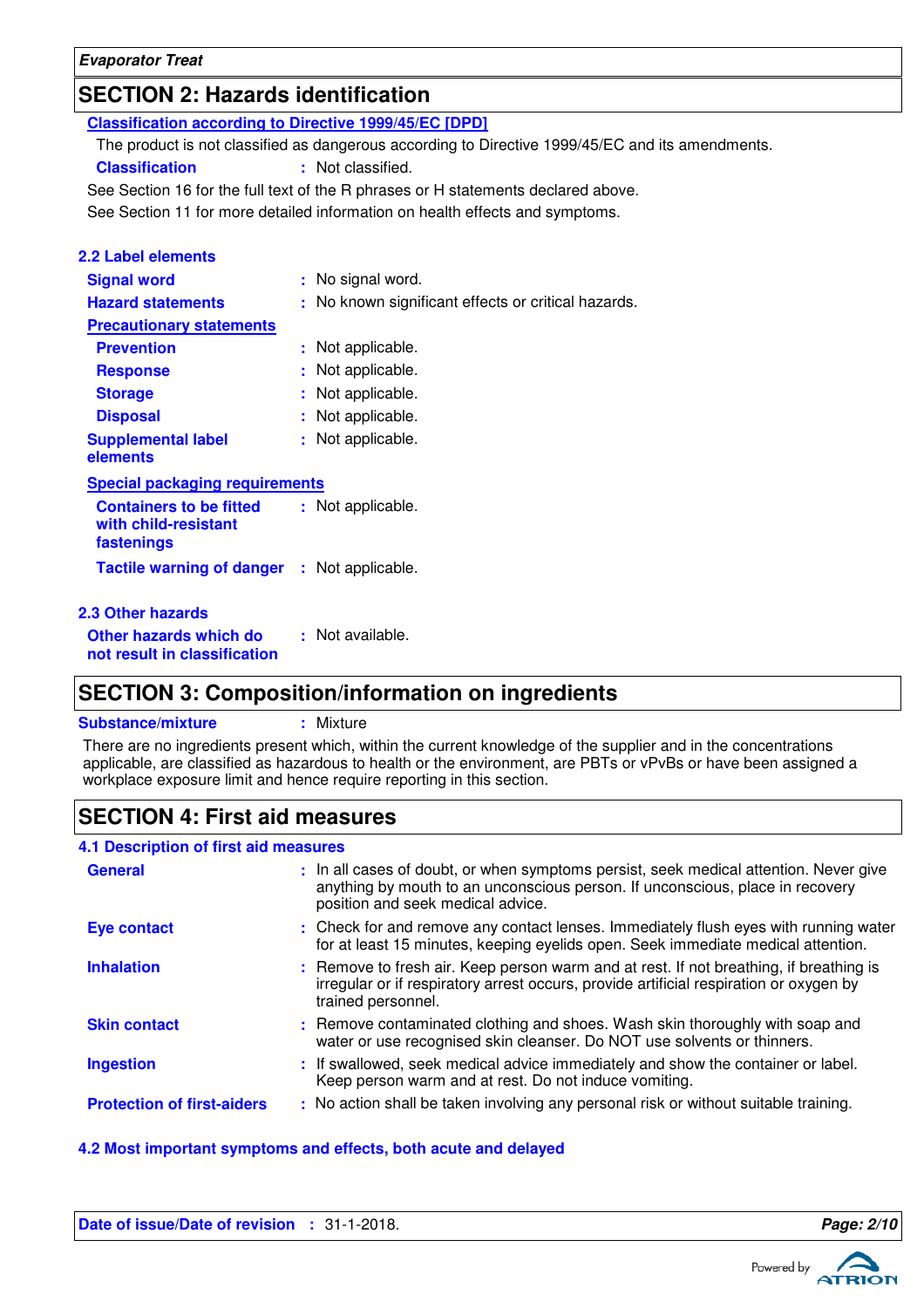#### **Evaporator Treat**

### **SECTION 4: First aid measures**

There are no data available on the preparation itself. The preparation is not classified as dangerous according to Directive 1999/45/EC and its amendments.

Repeated or prolonged contact with the preparation may cause removal of natural fat from the skin, resulting in nonallergic contact dermatitis and absorption through the skin. If splashed in the eyes, the liquid may cause irritation and reversible damage.

|                            | 4.3 Indication of any immediate medical attention and special treatment needed                                                                                         |
|----------------------------|------------------------------------------------------------------------------------------------------------------------------------------------------------------------|
| <b>Notes to physician</b>  | In case of inhalation of decomposition products in a fire, symptoms may be delayed.<br>The exposed person may need to be kept under medical surveillance for 48 hours. |
| <b>Specific treatments</b> | : No specific treatment.                                                                                                                                               |

See toxicological information (Section 11)

| <b>SECTION 5: Firefighting measures</b>                           |                                                                                                                              |  |
|-------------------------------------------------------------------|------------------------------------------------------------------------------------------------------------------------------|--|
| 5.1 Extinguishing media<br><b>Suitable extinguishing</b><br>media | $:$ Recommended: alcohol-resistant foam, $CO2$ , powders, water spray.                                                       |  |
| <b>Unsuitable extinguishing</b><br>media                          | : Do not use water jet.                                                                                                      |  |
|                                                                   | 5.2 Special hazards arising from the substance or mixture                                                                    |  |
| <b>Hazards from the</b><br>substance or mixture                   | : Fire will produce dense black smoke. Exposure to decomposition products may<br>cause a health hazard.                      |  |
| <b>Hazardous thermal</b><br>decomposition products                | : Decomposition products may include the following materials: carbon monoxide,<br>carbon dioxide, smoke, oxides of nitrogen. |  |
| 5.3 Advice for firefighters                                       |                                                                                                                              |  |
| <b>Special protective actions</b><br>for fire-fighters            | : Cool closed containers exposed to fire with water. Do not release runoff from fire to<br>drains or watercourses.           |  |
| <b>Special protective</b><br>equipment for fire-fighters          | : Appropriate breathing apparatus may be required.                                                                           |  |

### **SECTION 6: Accidental release measures**

|                                                                 | 6.1 Personal precautions, protective equipment and emergency procedures                                                                                                                                                                                                            |
|-----------------------------------------------------------------|------------------------------------------------------------------------------------------------------------------------------------------------------------------------------------------------------------------------------------------------------------------------------------|
| For non-emergency<br>personnel                                  | : Exclude sources of ignition and ventilate the area. Avoid breathing vapour or mist.<br>Refer to protective measures listed in sections 7 and 8.                                                                                                                                  |
| For emergency responders                                        | : If specialised clothing is required to deal with the spillage, take note of any<br>information in Section 8 on suitable and unsuitable materials. See also the<br>information in "For non-emergency personnel".                                                                  |
| <b>6.2 Environmental</b><br>precautions                         | : Do not allow to enter drains or watercourses. If the product contaminates lakes,<br>rivers, or sewers, inform the appropriate authorities in accordance with local<br>regulations.                                                                                               |
| 6.3 Methods and materials<br>for containment and<br>cleaning up | : Contain and collect spillage with non-combustible, absorbent material e.g. sand,<br>earth, vermiculite or diatomaceous earth and place in container for disposal<br>according to local regulations (see section 13). Preferably clean with a detergent.<br>Avoid using solvents. |

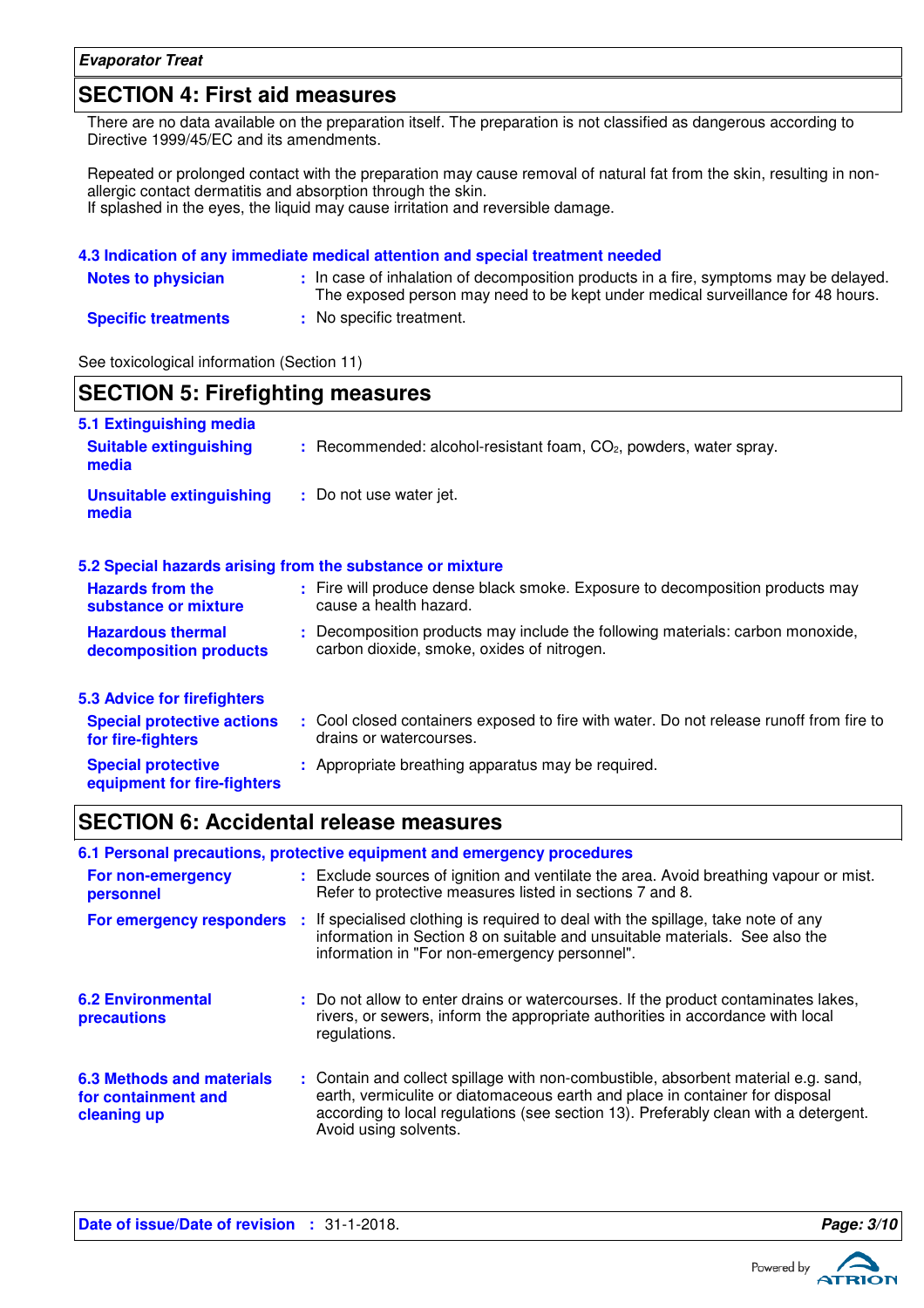### **SECTION 6: Accidental release measures**

| 6.4 Reference to other | : See Section 1 for emergency contact information.                          |
|------------------------|-----------------------------------------------------------------------------|
| sections               | See Section 8 for information on appropriate personal protective equipment. |
|                        | See Section 13 for additional waste treatment information.                  |

### **SECTION 7: Handling and storage**

The information in this section contains generic advice and guidance. The list of Identified Uses in Section 1 should be consulted for any available use-specific information provided in the Exposure Scenario(s).

| <b>7.1 Precautions for safe</b><br>handling                                          | : Avoid contact with skin and eyes. Avoid inhalation of vapour, spray or mist.<br>Eating, drinking and smoking should be prohibited in areas where this material is<br>handled, stored and processed.<br>Put on appropriate personal protective equipment (see Section 8).<br>Never use pressure to empty. Container is not a pressure vessel.<br>Always keep in containers made from the same material as the original one.<br>Comply with the health and safety at work laws. |
|--------------------------------------------------------------------------------------|---------------------------------------------------------------------------------------------------------------------------------------------------------------------------------------------------------------------------------------------------------------------------------------------------------------------------------------------------------------------------------------------------------------------------------------------------------------------------------|
| <b>7.2 Conditions for safe</b><br>storage, including any<br><i>incompatibilities</i> | : Store in accordance with local regulations.<br>Notes on joint storage<br>Keep away from: oxidising agents, strong alkalis, strong acids.<br>Additional information on storage conditions<br>Observe label precautions. Store in a dry, cool and well-ventilated area. Keep<br>container tightly closed.<br>No smoking. Prevent unauthorised access. Containers that have been opened must<br>be carefully resealed and kept upright to prevent leakage.                       |
| 7.3 Specific end use(s)                                                              |                                                                                                                                                                                                                                                                                                                                                                                                                                                                                 |
| <b>Recommendations</b>                                                               | : Not available.                                                                                                                                                                                                                                                                                                                                                                                                                                                                |
| <b>Industrial sector specific</b><br><b>solutions</b>                                | : Not available.                                                                                                                                                                                                                                                                                                                                                                                                                                                                |

### **SECTION 8: Exposure controls/personal protection**

The information in this section contains generic advice and guidance. The list of Identified Uses in Section 1 should be consulted for any available use-specific information provided in the Exposure Scenario(s).

#### **8.1 Control parameters**

#### **Occupational exposure limits**

No exposure limit value known.

**Recommended monitoring procedures :** If this product contains ingredients with exposure limits, personal, workplace atmosphere or biological monitoring may be required to determine the effectiveness of the ventilation or other control measures and/or the necessity to use respiratory protective equipment. Reference should be made to European Standard EN 689 for methods for the assessment of exposure by inhalation to chemical agents and national guidance documents for methods for the determination of hazardous substances.

#### **Derived effect levels**

No DELs available.

### **Predicted effect concentrations**

No PECs available.

#### **8.2 Exposure controls**

| <b>Appropriate engineering</b> |  |
|--------------------------------|--|
| controls                       |  |

Provide adequate ventilation. Where reasonably practicable, this should be achieved **:** by the use of local exhaust ventilation and good general extraction.

**Individual protection measures**

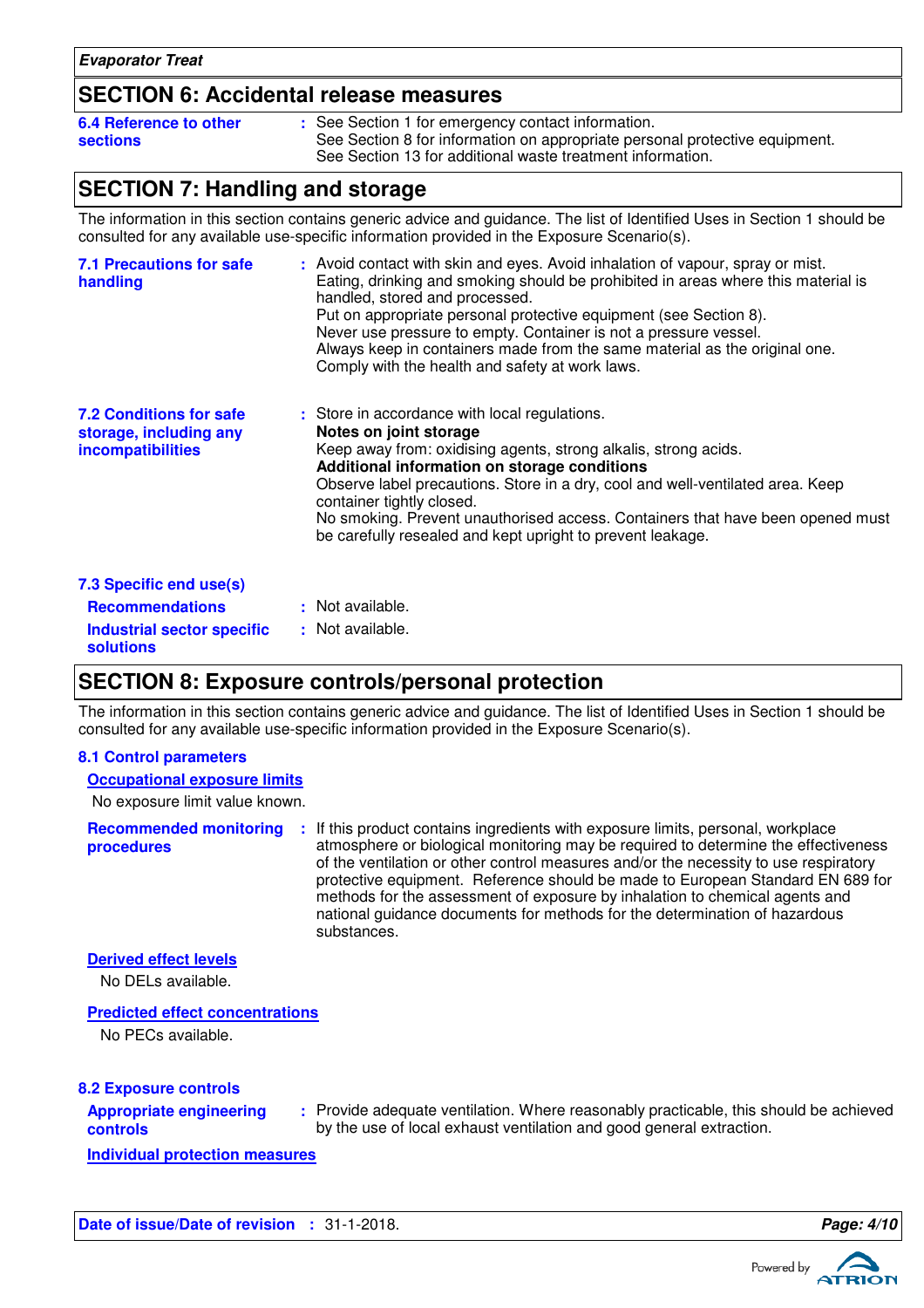# **SECTION 8: Exposure controls/personal protection**

| : Wash hands, forearms and face thoroughly after handling chemical products, before<br><b>Hygiene measures</b><br>eating, smoking and using the lavatory and at the end of the working period.<br>Appropriate techniques should be used to remove potentially contaminated clothing. |  |
|--------------------------------------------------------------------------------------------------------------------------------------------------------------------------------------------------------------------------------------------------------------------------------------|--|
| Wash contaminated clothing before reusing. Ensure that eyewash stations and<br>safety showers are close to the workstation location.                                                                                                                                                 |  |
| : Wear safety glasses with side protection in accordance with EN 166.<br><b>Eye/face protection</b>                                                                                                                                                                                  |  |
| <b>Skin protection</b>                                                                                                                                                                                                                                                               |  |
| : Barrier creams may help to protect the exposed areas of the skin but should not be<br><b>Hand protection</b><br>applied once exposure has occurred.                                                                                                                                |  |
| : Wear suitable gloves tested to EN374.<br><b>Gloves</b>                                                                                                                                                                                                                             |  |
| The recommendation for the type or types of glove to use when handling this product<br>is based on information from the following source:                                                                                                                                            |  |
| The user must check that the final choice of type of glove selected for handling this<br>product is the most appropriate and takes into account the particular conditions of<br>use, as included in the user's risk assessment.                                                      |  |
| <b>Body protection</b><br>: Not applicable.                                                                                                                                                                                                                                          |  |
| : Appropriate footwear and any additional skin protection measures should be<br><b>Other skin protection</b><br>selected based on the task being performed and the risks involved and should be<br>approved by a specialist before handling this product.                            |  |
| <b>Respiratory protection</b><br>: Not applicable.                                                                                                                                                                                                                                   |  |
| : Do not allow to enter drains or watercourses.<br><b>Environmental exposure</b><br>controls                                                                                                                                                                                         |  |

# **SECTION 9: Physical and chemical properties**

### **9.1 Information on basic physical and chemical properties**

| Date of issue/Date of revision                         | $\div$ 31-1-2018.                                                      | Page: 5/10 |
|--------------------------------------------------------|------------------------------------------------------------------------|------------|
| <b>Viscosity</b>                                       | : Not available.                                                       |            |
| <b>Decomposition temperature</b>                       | : Not available.                                                       |            |
| <b>Auto-ignition temperature</b>                       | : Not applicable.                                                      |            |
| octanol/water                                          |                                                                        |            |
| <b>Partition coefficient: n-</b>                       | : Not applicable.                                                      |            |
| <b>Solubility(ies)</b>                                 | : Easily soluble in the following materials: cold water and hot water. |            |
| <b>Relative density</b>                                | $: 1,08$ to 1,1                                                        |            |
| <b>Vapour density</b>                                  | : Not available.                                                       |            |
| <b>Vapour pressure</b>                                 | : Not available.                                                       |            |
| <b>Upper/lower flammability or</b><br>explosive limits | : Not available.                                                       |            |
| <b>Burning rate</b>                                    | : Not applicable.                                                      |            |
| <b>Burning time</b>                                    | : Not applicable.                                                      |            |
| <b>Flammability (solid, gas)</b>                       | : Not available.                                                       |            |
| <b>Evaporation rate</b>                                | : Not available.                                                       |            |
| <b>Flash point</b>                                     | : Closed cup: Not applicable. [Product does not sustain combustion.]   |            |
| range                                                  |                                                                        |            |
| Initial boiling point and boiling                      | : Not available.                                                       |            |
| <b>Melting point/freezing point</b>                    | : Not available.                                                       |            |
| pH                                                     | : 6 to 8                                                               |            |
| <b>Odour threshold</b>                                 | : Not available.                                                       |            |
| <b>Odour</b>                                           | : Odourless. [Slight]                                                  |            |
| <b>Colour</b>                                          | : Brown.                                                               |            |
| <b>Physical state</b>                                  | $:$ Liquid.                                                            |            |
| <b>Appearance</b>                                      |                                                                        |            |

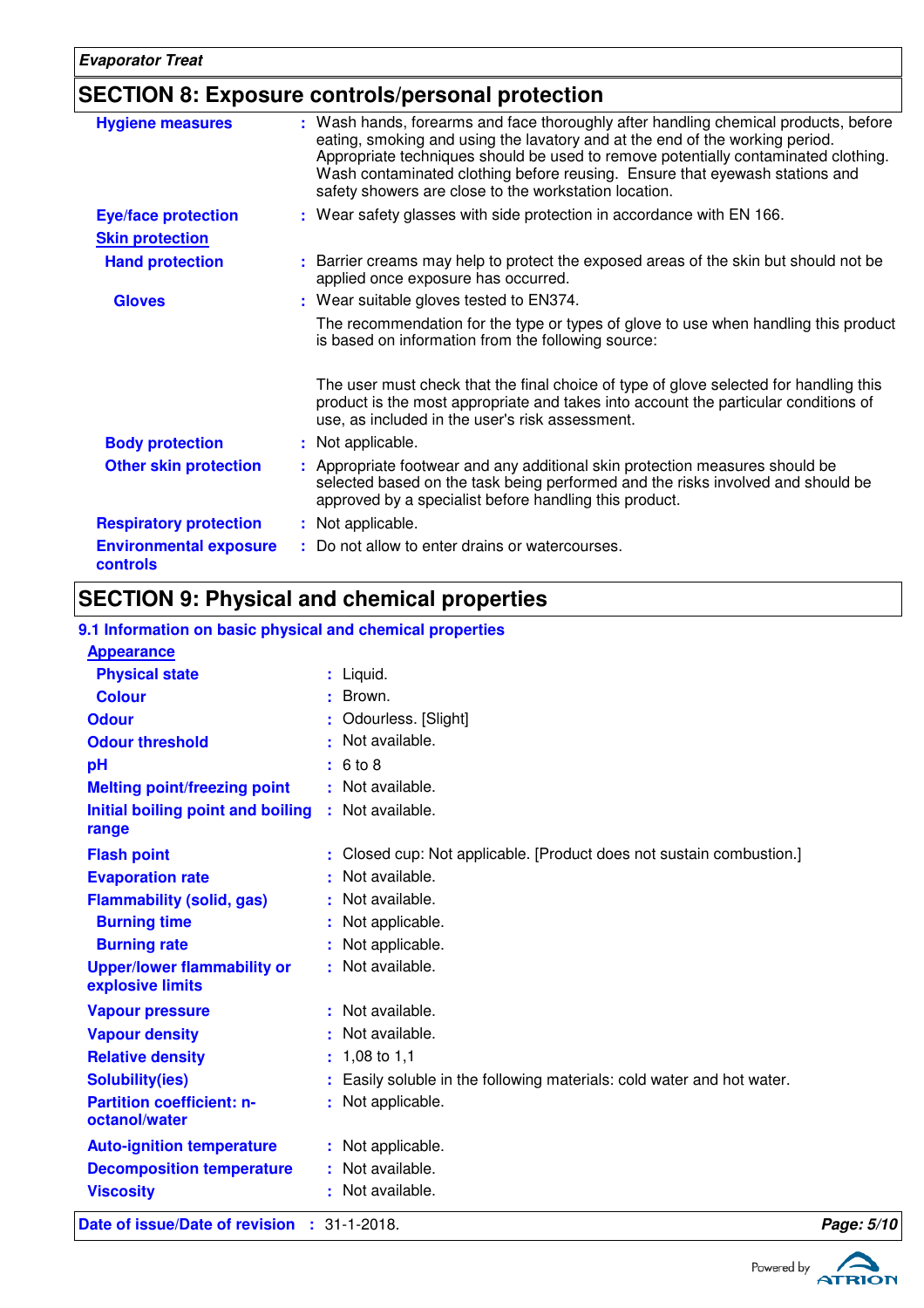### **SECTION 9: Physical and chemical properties**

**Explosive properties : Not available.** 

**Oxidising properties : Not available.** 

### **9.2 Other information**

No additional information.

| <b>SECTION 10: Stability and reactivity</b>     |                                                                                                                                     |  |
|-------------------------------------------------|-------------------------------------------------------------------------------------------------------------------------------------|--|
| <b>10.1 Reactivity</b>                          | : No specific test data related to reactivity available for this product or its ingredients.                                        |  |
| <b>10.2 Chemical stability</b>                  | : Stable under recommended storage and handling conditions (see section 7).                                                         |  |
| 10.3 Possibility of<br>hazardous reactions      | : Under normal conditions of storage and use, hazardous reactions will not occur.                                                   |  |
| <b>10.4 Conditions to avoid</b>                 | : When exposed to high temperatures may produce hazardous decomposition<br>products.                                                |  |
| <b>10.5 Incompatible materials</b>              | : Keep away from the following materials to prevent strong exothermic reactions:<br>oxidising agents, strong alkalis, strong acids. |  |
| <b>10.6 Hazardous</b><br>decomposition products | : Under normal conditions of storage and use, hazardous decomposition products<br>should not be produced.                           |  |

### **SECTION 11: Toxicological information**

### **11.1 Information on toxicological effects**

There are no data available on the preparation itself. The preparation is not classified as dangerous according to Directive 1999/45/EC and its amendments.

Repeated or prolonged contact with the preparation may cause removal of natural fat from the skin, resulting in nonallergic contact dermatitis and absorption through the skin. If splashed in the eyes, the liquid may cause irritation and reversible damage.

| <b>Acute toxicity</b>                                   |                  |
|---------------------------------------------------------|------------------|
| <b>Conclusion/Summary</b>                               | : Not available. |
| <b>Acute toxicity estimates</b>                         |                  |
| Not available.                                          |                  |
| <b>Irritation/Corrosion</b>                             |                  |
| <b>Conclusion/Summary</b>                               | : Not available. |
| <b>Sensitisation</b>                                    |                  |
| <b>Conclusion/Summary</b>                               | Not available.   |
| <b>Mutagenicity</b>                                     |                  |
| <b>Conclusion/Summary</b>                               | Not available.   |
| <b>Carcinogenicity</b>                                  |                  |
| <b>Conclusion/Summary</b>                               | Not available.   |
| <b>Reproductive toxicity</b>                            |                  |
| <b>Conclusion/Summary</b>                               | Not available.   |
| <b>Teratogenicity</b>                                   |                  |
| <b>Conclusion/Summary</b>                               | : Not available. |
| <b>Specific target organ toxicity (single exposure)</b> |                  |
| Not available.                                          |                  |
|                                                         |                  |



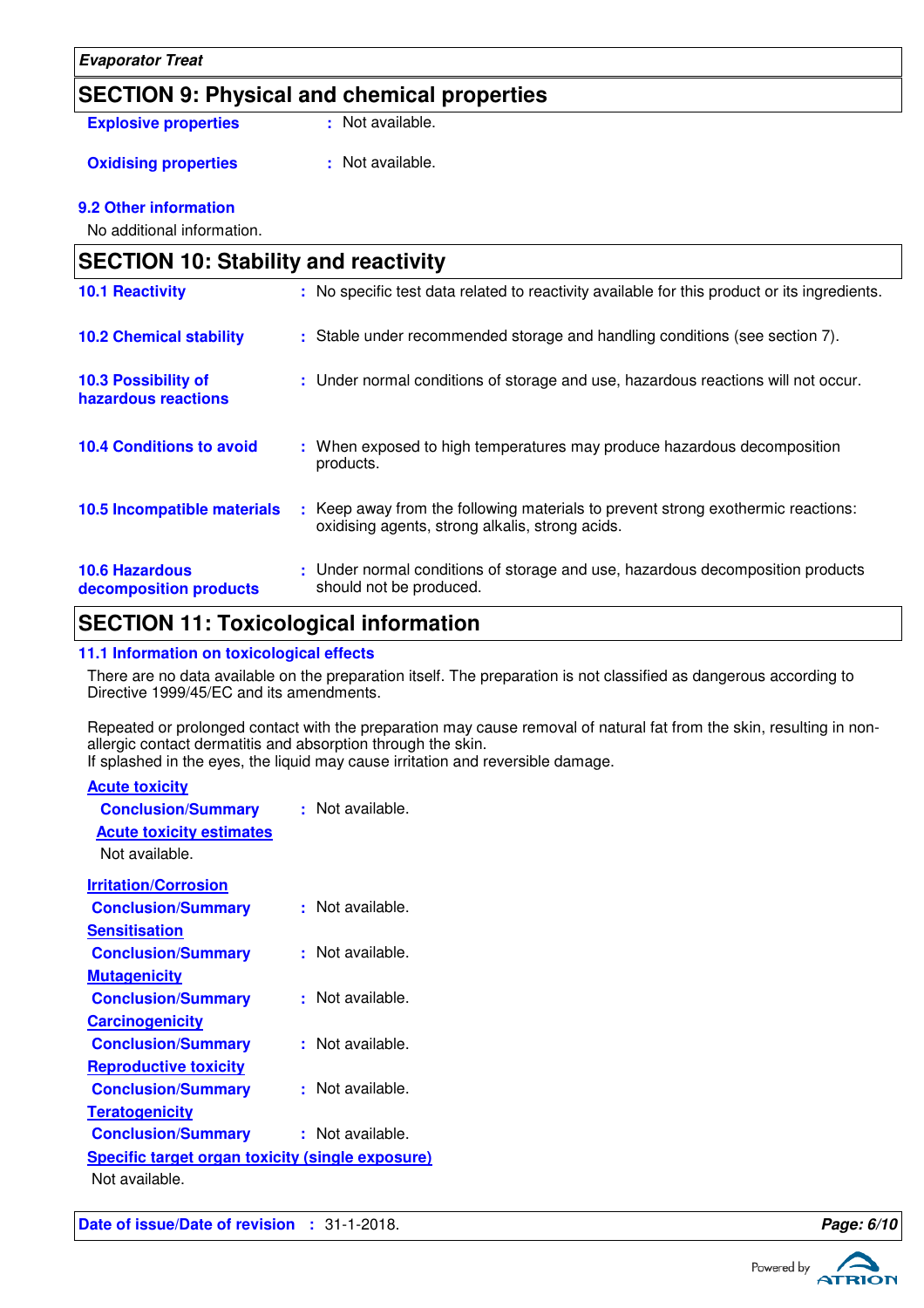### **SECTION 11: Toxicological information**

**Specific target organ toxicity (repeated exposure)**

Not available.

### **Aspiration hazard**

Not available.

#### **Other information :** : Not available.

### **SECTION 12: Ecological information**

#### **12.1 Toxicity**

There are no data available on the preparation itself. Do not allow to enter drains or watercourses.

The preparation has been assessed following the conventional method of the Dangerous Preparations Directive 1999/45/EC and is not classified as dangerous for the environment.

**Conclusion/Summary :** Not available.

#### **12.2 Persistence and degradability**

**Conclusion/Summary :** Not available.

#### **12.3 Bioaccumulative potential**

| <b>Product/ingredient name</b> LogP <sub>ow</sub> |  | <b>BCF</b> | Potential |
|---------------------------------------------------|--|------------|-----------|
| Evaporator Treat                                  |  |            | low       |

| 12.4 Mobility in soil                            |                  |  |  |
|--------------------------------------------------|------------------|--|--|
| <b>Soil/water partition</b><br>coefficient (Koc) | : Not available. |  |  |
| <b>Mobility</b>                                  | : Not available. |  |  |

| 12.5 Results of PBT and vPvB assessment |                   |
|-----------------------------------------|-------------------|
| <b>PBT</b>                              | : Not applicable. |
| <b>vPvB</b>                             | : Not applicable. |

**12.6 Other adverse effects** : No known significant effects or critical hazards.

### **SECTION 13: Disposal considerations**

The information in this section contains generic advice and guidance. The list of Identified Uses in Section 1 should be consulted for any available use-specific information provided in the Exposure Scenario(s).

Do not allow to enter drains or watercourses.

Dispose of according to all federal, state and local applicable regulations.

| <b>13.1 Waste treatment methods</b><br><b>Product</b>                              |                                                                                                                                                                                                                                                                                                                                                                                                                                                                                                                                                               |                  |
|------------------------------------------------------------------------------------|---------------------------------------------------------------------------------------------------------------------------------------------------------------------------------------------------------------------------------------------------------------------------------------------------------------------------------------------------------------------------------------------------------------------------------------------------------------------------------------------------------------------------------------------------------------|------------------|
| <b>Methods of disposal</b>                                                         | : The generation of waste should be avoided or minimised wherever possible.<br>Significant quantities of waste product residues should not be disposed of via the<br>foul sewer but processed in a suitable effluent treatment plant. Dispose of surplus<br>and non-recyclable products via a licensed waste disposal contractor. Disposal of<br>this product, solutions and any by-products should at all times comply with the<br>requirements of environmental protection and waste disposal legislation and any<br>regional local authority requirements. |                  |
| <b>Hazardous waste</b>                                                             | : Within the present knowledge of the supplier, this product is not regarded as<br>hazardous waste, as defined by EU Directive 91/689/EEC.                                                                                                                                                                                                                                                                                                                                                                                                                    |                  |
| $\mathbf{Data}$ of ignua ( $\mathbf{Data}$ of variator $\mathbf{A}$ . 21, 1, 2010) |                                                                                                                                                                                                                                                                                                                                                                                                                                                                                                                                                               | $D_{0}$ an $7/2$ |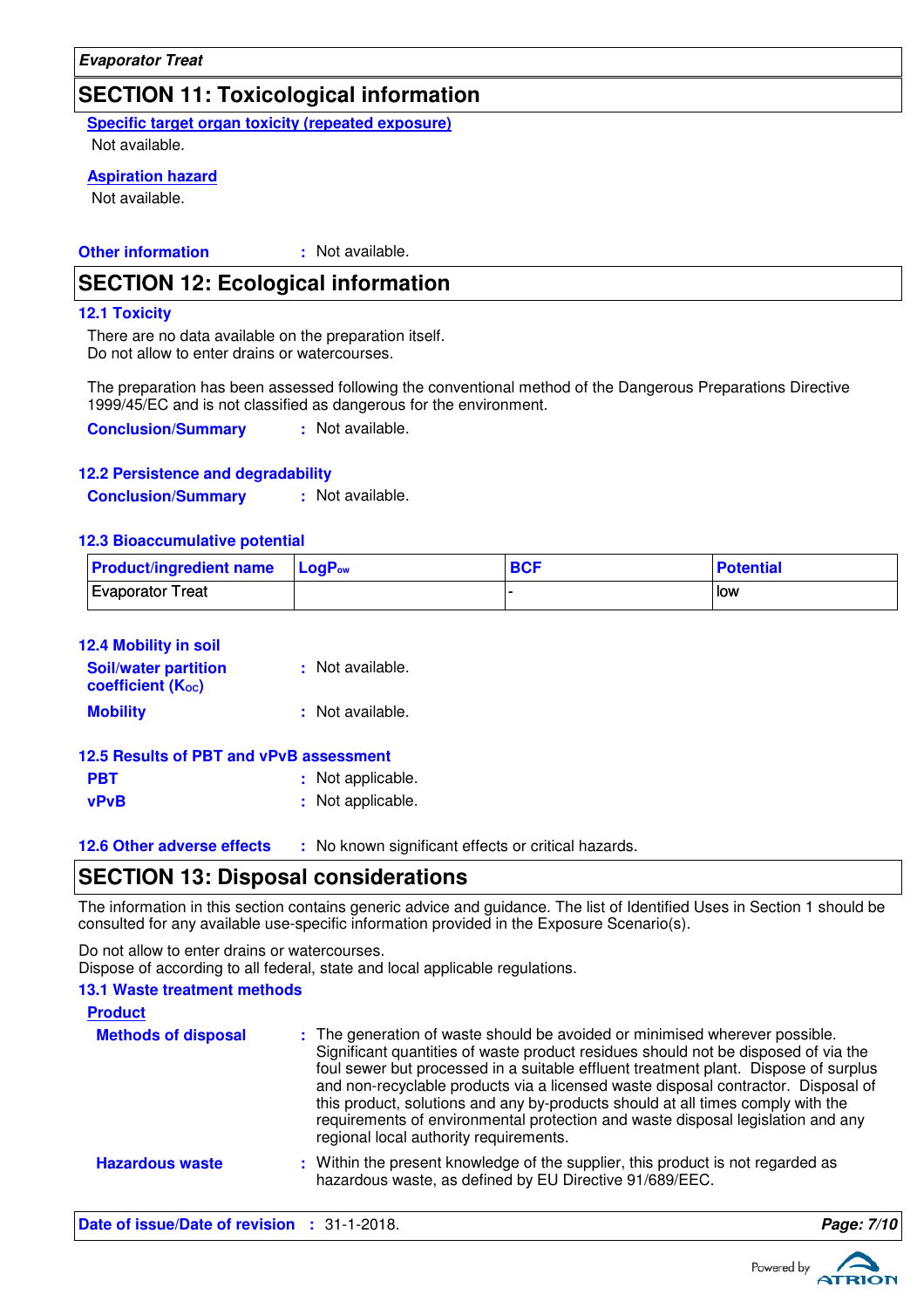# **SECTION 13: Disposal considerations**

#### **Packaging**

| <b>Methods of disposal</b> | : The generation of waste should be avoided or minimised wherever possible. Waste<br>packaging should be recycled. Incineration or landfill should only be considered<br>when recycling is not feasible.                                  |
|----------------------------|-------------------------------------------------------------------------------------------------------------------------------------------------------------------------------------------------------------------------------------------|
| <b>Special precautions</b> | : This material and its container must be disposed of in a safe way. Empty containers<br>or liners may retain some product residues. Avoid dispersal of spilt material and<br>runoff and contact with soil, waterways, drains and sewers. |

# **SECTION 14: Transport information**

|                                                       | <b>ADR/RID</b>                                                                                                                                                                                                                               | <b>ADN/ADNR</b>                                                                                                                                                                                                                              | <b>IMDG</b>                                                                                                                                                                                                                                  | <b>IATA</b>                                                                                                                                                                                                                                  |
|-------------------------------------------------------|----------------------------------------------------------------------------------------------------------------------------------------------------------------------------------------------------------------------------------------------|----------------------------------------------------------------------------------------------------------------------------------------------------------------------------------------------------------------------------------------------|----------------------------------------------------------------------------------------------------------------------------------------------------------------------------------------------------------------------------------------------|----------------------------------------------------------------------------------------------------------------------------------------------------------------------------------------------------------------------------------------------|
| 14.1 UN number                                        | Not regulated.                                                                                                                                                                                                                               | Not regulated.                                                                                                                                                                                                                               | Not regulated.                                                                                                                                                                                                                               | Not regulated.                                                                                                                                                                                                                               |
| 14.2 UN proper<br>shipping name                       |                                                                                                                                                                                                                                              |                                                                                                                                                                                                                                              |                                                                                                                                                                                                                                              |                                                                                                                                                                                                                                              |
| <b>14.3 Transport</b><br>hazard class(es)             |                                                                                                                                                                                                                                              |                                                                                                                                                                                                                                              |                                                                                                                                                                                                                                              |                                                                                                                                                                                                                                              |
| 14.4 Packing<br>group                                 |                                                                                                                                                                                                                                              |                                                                                                                                                                                                                                              |                                                                                                                                                                                                                                              |                                                                                                                                                                                                                                              |
| 14.5<br><b>Environmental</b><br>hazards               | No.                                                                                                                                                                                                                                          | No.                                                                                                                                                                                                                                          | No.                                                                                                                                                                                                                                          | No.                                                                                                                                                                                                                                          |
| <b>14.6 Special</b><br>precautions for<br><b>user</b> | <b>Transport within</b><br>user's premises:<br>always transport in<br>closed containers that<br>are upright and<br>secure. Ensure that<br>persons transporting<br>the product know what<br>to do in the event of an<br>accident or spillage. | <b>Transport within</b><br>user's premises:<br>always transport in<br>closed containers that<br>are upright and<br>secure. Ensure that<br>persons transporting<br>the product know what<br>to do in the event of an<br>accident or spillage. | <b>Transport within</b><br>user's premises:<br>always transport in<br>closed containers that<br>are upright and<br>secure. Ensure that<br>persons transporting<br>the product know what<br>to do in the event of an<br>accident or spillage. | <b>Transport within</b><br>user's premises:<br>always transport in<br>closed containers that<br>are upright and<br>secure. Ensure that<br>persons transporting<br>the product know what<br>to do in the event of an<br>accident or spillage. |
| <b>Additional</b><br>information                      |                                                                                                                                                                                                                                              |                                                                                                                                                                                                                                              |                                                                                                                                                                                                                                              |                                                                                                                                                                                                                                              |

**14.7 Transport in bulk according to Annex II of MARPOL 73/78 and the IBC Code**

**:** Not available.

# **SECTION 15: Regulatory information**

**15.1 Safety, health and environmental regulations/legislation specific for the substance or mixture EU Regulation (EC) No. 1907/2006 (REACH)**

**Annex XIV - List of substances subject to authorisation**

**Substances of very high concern**

None of the components are listed.

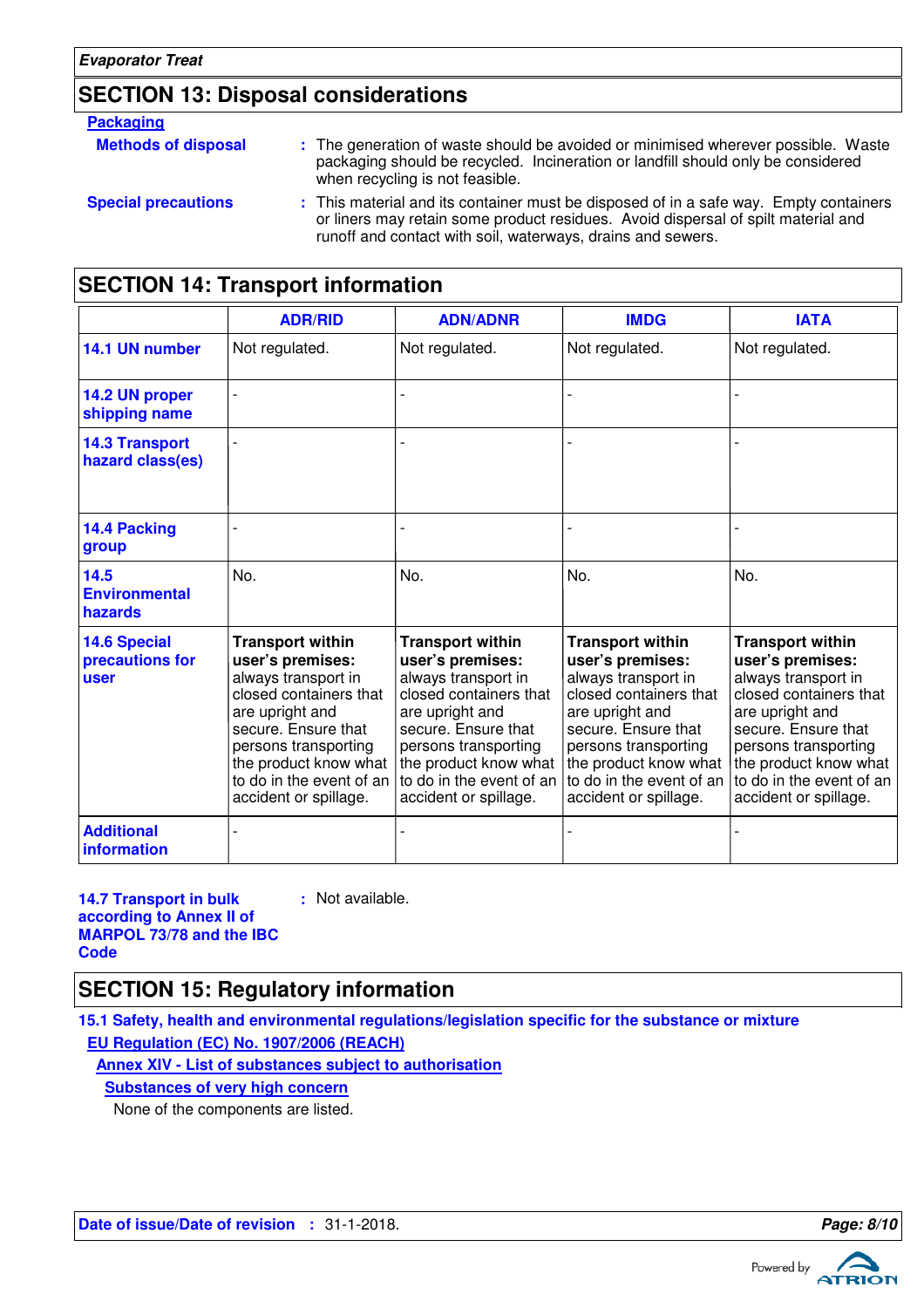#### **Evaporator Treat**

### **SECTION 15: Regulatory information**

| <b>Annex XVII - Restrictions</b><br>on the manufacture,<br>placing on the market and<br>use of certain dangerous<br>substances, mixtures and<br><b>articles</b> | : Not applicable.                                                                                                                                                                                                                                                                                   |
|-----------------------------------------------------------------------------------------------------------------------------------------------------------------|-----------------------------------------------------------------------------------------------------------------------------------------------------------------------------------------------------------------------------------------------------------------------------------------------------|
| <b>Other EU regulations</b>                                                                                                                                     |                                                                                                                                                                                                                                                                                                     |
| <b>VOC for Ready-for-Use</b><br><b>Mixture</b>                                                                                                                  | : Not applicable.                                                                                                                                                                                                                                                                                   |
| <b>Europe inventory</b>                                                                                                                                         | : All components are listed or exempted.                                                                                                                                                                                                                                                            |
| <b>Black List Chemicals</b>                                                                                                                                     | : Not listed                                                                                                                                                                                                                                                                                        |
| <b>Priority List Chemicals</b>                                                                                                                                  | : Not listed                                                                                                                                                                                                                                                                                        |
| <b>Integrated pollution</b><br>prevention and control<br>list (IPPC) - Air                                                                                      | : Not listed                                                                                                                                                                                                                                                                                        |
| <b>Integrated pollution</b><br>prevention and control<br>list (IPPC) - Water                                                                                    | : Not listed                                                                                                                                                                                                                                                                                        |
| <b>Industrial use</b>                                                                                                                                           | : The information contained in this safety data sheet does not constitute the user's<br>own assessment of workplace risks, as required by other health and safety<br>legislation. The provisions of the national health and safety at work regulations apply<br>to the use of this product at work. |
| <b>International regulations</b>                                                                                                                                |                                                                                                                                                                                                                                                                                                     |
| <b>Chemical Weapons</b><br><b>Convention List Schedule I</b><br><b>Chemicals</b>                                                                                | : Not listed                                                                                                                                                                                                                                                                                        |
| <b>Chemical Weapons</b><br><b>Convention List Schedule II</b><br><b>Chemicals</b>                                                                               | : Not listed                                                                                                                                                                                                                                                                                        |
| <b>Chemical Weapons</b><br><b>Convention List Schedule III</b><br><b>Chemicals</b>                                                                              | : Not listed                                                                                                                                                                                                                                                                                        |
|                                                                                                                                                                 |                                                                                                                                                                                                                                                                                                     |

#### **15.2 Chemical Safety Assessment**

This product contains substances for which Chemical Safety Assessments are still **:** required.

### **SECTION 16: Other information**

#### **CEPE code :** 7  $\nabla$  Indicates information that has changed from previously issued version. **Abbreviations and acronyms :** ATE = Acute Toxicity Estimate CLP = Classification, Labelling and Packaging Regulation [Regulation (EC) No. 1272/2008] DNEL = Derived No Effect Level EUH statement = CLP-specific Hazard statement PNEC = Predicted No Effect Concentration RRN = REACH Registration Number

#### **Procedure used to derive the classification according to Regulation (EC) No. 1272/2008 [CLP/GHS]**

| <b>Classification</b> | <b>Justification</b> |
|-----------------------|----------------------|
| Not classified.       |                      |

**Full text of abbreviated H statements :** Not applicable.

```
Date of issue/Date of revision : 31-1-2018. Page: 9/10 Page: 9/10
```